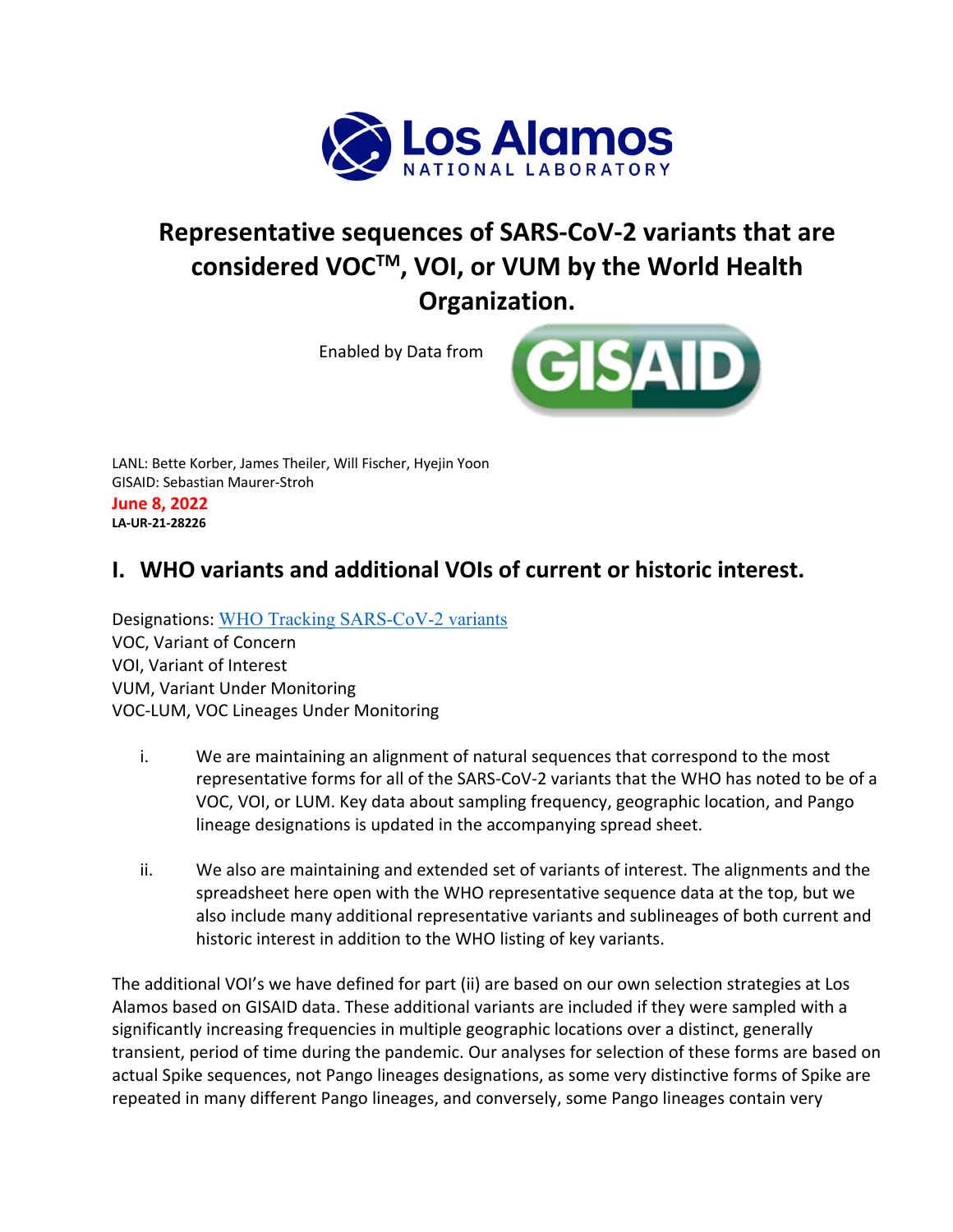distinctive forms of Spike. Also, Pango lineage designations often change over time, while forms of Spike stay stable. Current information about the designated Pango lineages most associated with each Spike variant form is provided, however, to enable the variants to be recognized in the context of the current designations in the literature, and to appropriately reflect the World Health Organization SARS-CoV-2 variant nomenclature.

#### **Spike Variant Data Table and Alignments**

The accompanying spreadsheet lists a natural form of a SARS-CoV-2 sequence that was found to be most representative of each of the WHO designated VOC, VOI, or VUM (See "WHO Tracking SARS-CoV-2 variants": WHO Tracking SARS-CoV-2 variants), as well as additional VOIs. The spreadsheet provides details of mutational patterns and of sampling frequencies of these common forms both 60 days prior to this report and historically within entire collection at GISAID.

The accompanying fasta files include (i) a full-length genome codon aligned set of the each of the representative forms, and (ii) an alignment of Spike reference forms. We emphasize Spike to facilitate monitoring and reagent design for immune response and testing of enhanced infectivity. The most commonly sampled natural version of each variant listed as a "baseline form"; this form generally corresponds to an early consensus form of the lineage, and to the sequence that was of founder of the lineage. Reference strains with representative mutations in other regions of the genome that are most typical of particular forms of Spike are included in the full-length genome alignments.

Variants are continuously evolving and so the most representative sequence of a given form of Spike may change over time.

### **II. Reference Alignments for WHO GISAID Sequences**

### **WHO-GISAID\_RepresentativeSpikeSequences\_2022-06-08.fasta**

The team at Los Alamos National Lab (cov.lanl.gov) builds an alignment of all intact SARS-CoV-2 Spike sequences available in GISAID, and the most common form of the spike protein for each WHO variant is resolved. We then identify the most common nucleotide sequence encoding that spike variant, and the natural sequence with the lowest EPI ISL number that perfectly matches that gene sequence is selected to represent that particular variant form of Spike.

#### **WHO-GISAID\_RepresentativeGenomes\_CodonAligned\_2022-06-08.fasta**

We next build an alignment based on all full-length (ORF-complete) GISAID sequences that encodes the exact representative Spike form of interest. The consensus of the rest of the genome among that set is determined. The earliest-sampled intact natural sequence in GISAID EpiCoV that completely matches the full genome consensus is selected to be the representative sequence of that variant. If no intact natural sequence completely matching the consensus is available, the natural sequence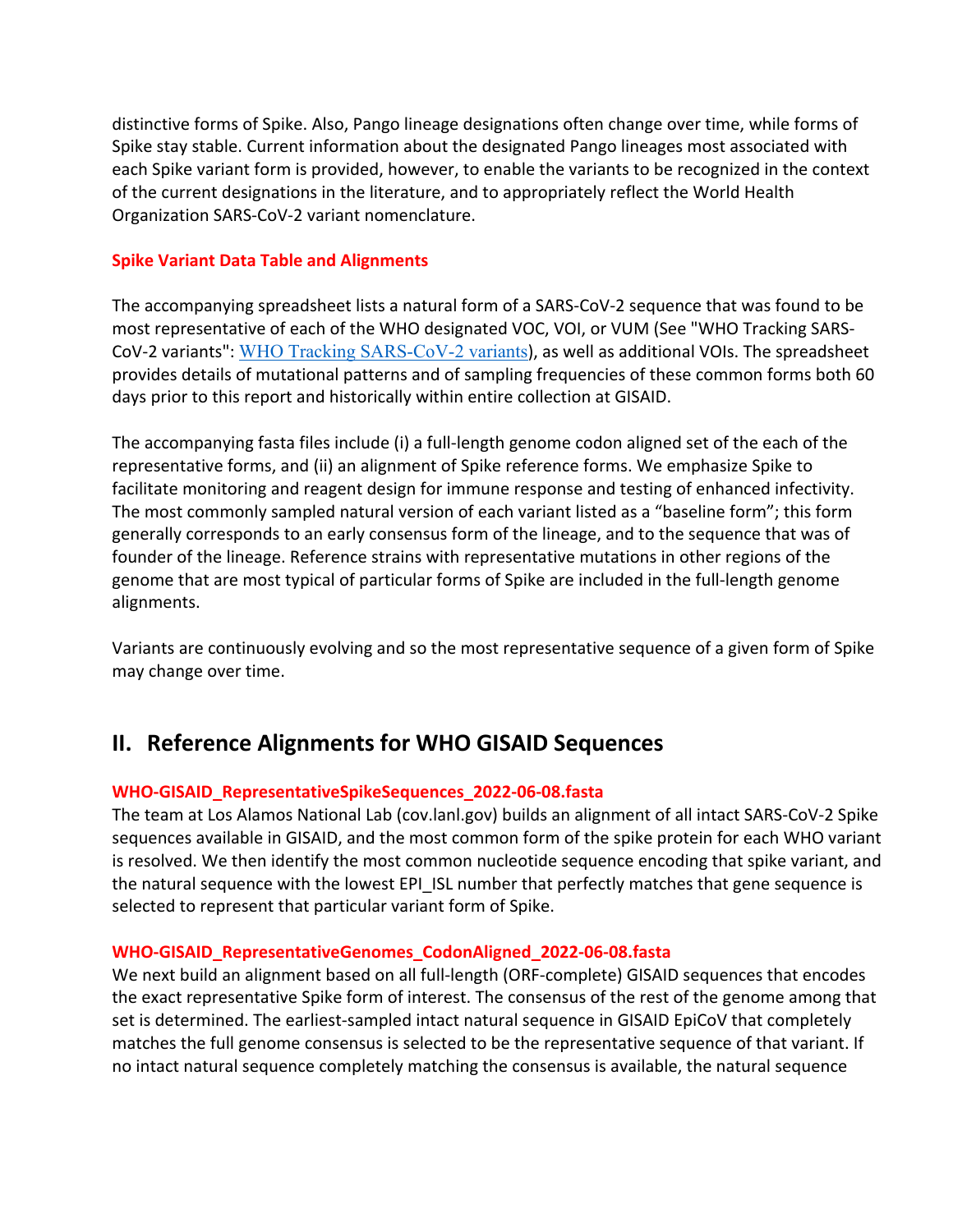that is closest to the consensus is selected (i.e. with the lowest Hamming distance); in practice, these have differed from the consensus by only a few bases.

We the build a codon-aligned genome alignment of these most representative sequences spanning all open reading frames, so the reading frame is preserved throughout the alignment of the full genome. At the top of the full genome alignment is the GISAID SARS-CoV-2 reference strain, immediately followed by a separate aligned sequence specifying each open reading frame/gene in isolation; this is intended as a guide to enable one to easily resolve where mutations are occurring throughout the genome.

## **III. Key to the Variants Table**

**Key to Variants Table.** This spreadsheet/table contains the most common forms of Spike among WHO designated VOI/VOC/VUMs sampled in GISAID EpiCoV (www.gisaid.org), followed by other interesting variants.

### **Column headers with notes, Variants Table:**

- **A. WHO Classification group of Variant**
- **B. Dates of WHO classifications, or if not a specific WHO classification, dates of addition to these GISAID tables.**
- **C. WHO designation:** The WHO Greek letter variant designation from WHO Tracking SARS-CoV-2 variants; \*indicates continued monitoring.
- **D. Pango lineage(s)** most often associated with a particular WHO variant. Pango lineage descriptions can be found at Pango Lineages.
- **E. Mutation list relative to baseline variant sequence.** WHO is monitoring the following Omicron mutations: R346K, L452X, and F486V. *Add* means add a mutation relative to the baseline from, *revert* means the Wuhan ancestral amino acid is restored at a given position.
- **F. Most common Spike backbones.** Mutation list relative to the Wuhan reference strain WIV04/2019|EPI\_ISL\_402124 for the most common natural form of each Spike variant lineage.

Note that "-" indicates a deletion at a site (e.g. Y144-, the Y at position 144 in the reference Spike is deleted), "+" indicates an insertion following the specified site (e.g. +143T indicates a T was inserted after position 143 in the reference Spike), and "\_" indicates the ancestral value (*e.g.* D614\_ indicates the ancestral D at site 614; it is equivalent to D614D). Colors highlight mutation in regions of interest:

Blue: Addition of positive charge near the furin cleavage site: 675, 677, 681 are positively charged, or the H655Y substitution

Green: NTD supersite: 13-20, 140-158, 242-264

Magenta: RBD: 330-521

Red: D614, The ancestral Spike D614 amino acid is the dominant form in this lineage, the underscore indicates ancestral.

Turquoise: The Heptad Repeat 1 region, HR1: 908-985

**G. Is the representative sequence available in the current Spike fasta file? (X == yes)**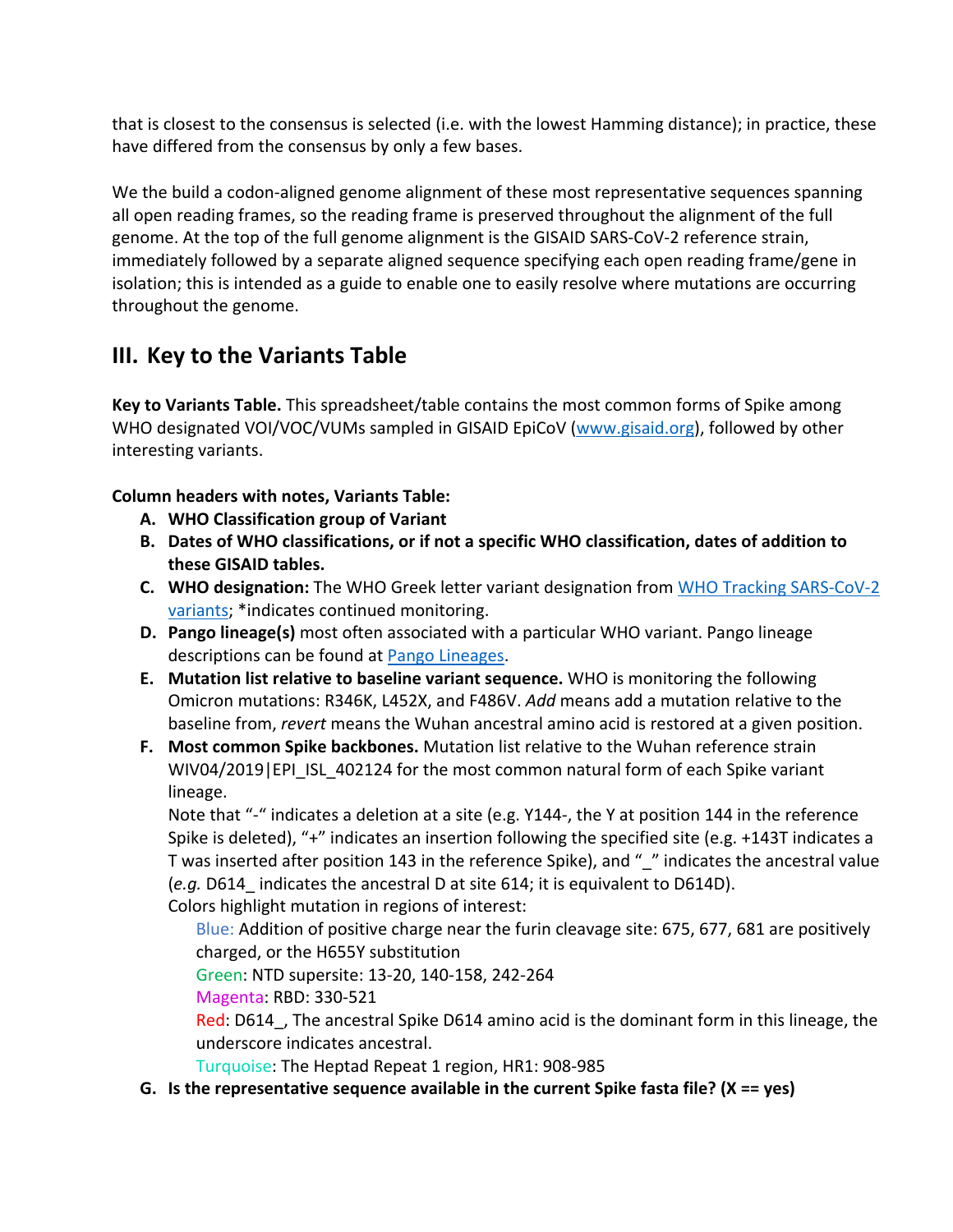- **H. Is the representative sequence available in the Reference Genome fasta file? (X== yes)**
- **I.** Number of sequences that exactly match this pattern in Spike, full data. This tally includes all data in our quality filtered GISAID data set starting in December 2019.
- **J. Number of sequences that contain this pattern, full data.** The most common form of Spike representing a lineage is always part of an evolving lineage. This tally represents the number of variants that contain the full specified set of mutations (the "sequence backbone"), but that may also contain additional mutations. As lineages spread over time, they diversify, and the most common form becomes a smaller percentage of the total. As new variants of variants become more prevalent, we identify them as distinctive common forms, and add the most interesting of these to the "variants-of-variants" listing.
- **K. Number of sequences that exactly match this pattern, last 60 days.** This tally is a rough indication of whether a particular form of Spike is still present in a contemporary GISAID global sampling, is declining and being replaced by other variants, or is no longer sampled.
- **L. Number of sequences that contain this pattern, last 60 days. See above.**
- **M. All Pango Lineages that contain sequences that exactly match this pattern in Spike (with counts).** Quite distinctive Spikes are often assigned to an array of Pango lineages. Some are closely related, but some not obviously phylogenetically related; such exceptions can arise due to recombination, or mis-classification; they also can change over time as Pango lineage designations can be reassigned. The current counts are based on Pango lineage assignments in the current data, after being filtered for quality control (QC) at cov.lanl.gov.
- **N. All Pango Lineages that are associated with sequences that contain this pattern in Spike, including Spikes that also contain additional mutations (with counts).**
- **O. Total count of sequences with the Pango lineage designation in which the Spike variant is most commonly found.** These counts are based on our QC filtered set used at cov.lanl.gov.
- **P. Number of Spikes in the Pango lineage that exactly match this pattern.**
- **Q. Fraction of the Pango lineage that exactly match this pattern (column R/Q).**
- **R. Number in the Pango lineage that contain this pattern, but that also contain additional mutations.**
- **S. Fraction of the Pango lineage sequences that contain this pattern (column T/Q).**
- **T. The three countries where the exact Spike variant is most commonly sampled historically (with counts).**
- **U. The three countries where Spikes that include the variant mutations are most commonly sampled historically (with counts).**
- **V. The three countries where the exact Spike variant is most commonly sampled in the last 60 days (with counts).**
- **W. The three countries where Spikes that include the variant mutations are most commonly sampled in the last 60 days (with counts).**
- **X. The full sequence name used in the Spike fasta files.**
- **Y. The lowest (first) EPI\_ISL accession number among the set of sequences that exactly matches the pattern of Spike mutations listed in column F, used to create the Spike fasta file.**
- **Z. The full sequence name used in the Spike full length genome fasta files.**
- **AA. Brief notes regarding the lineage.**